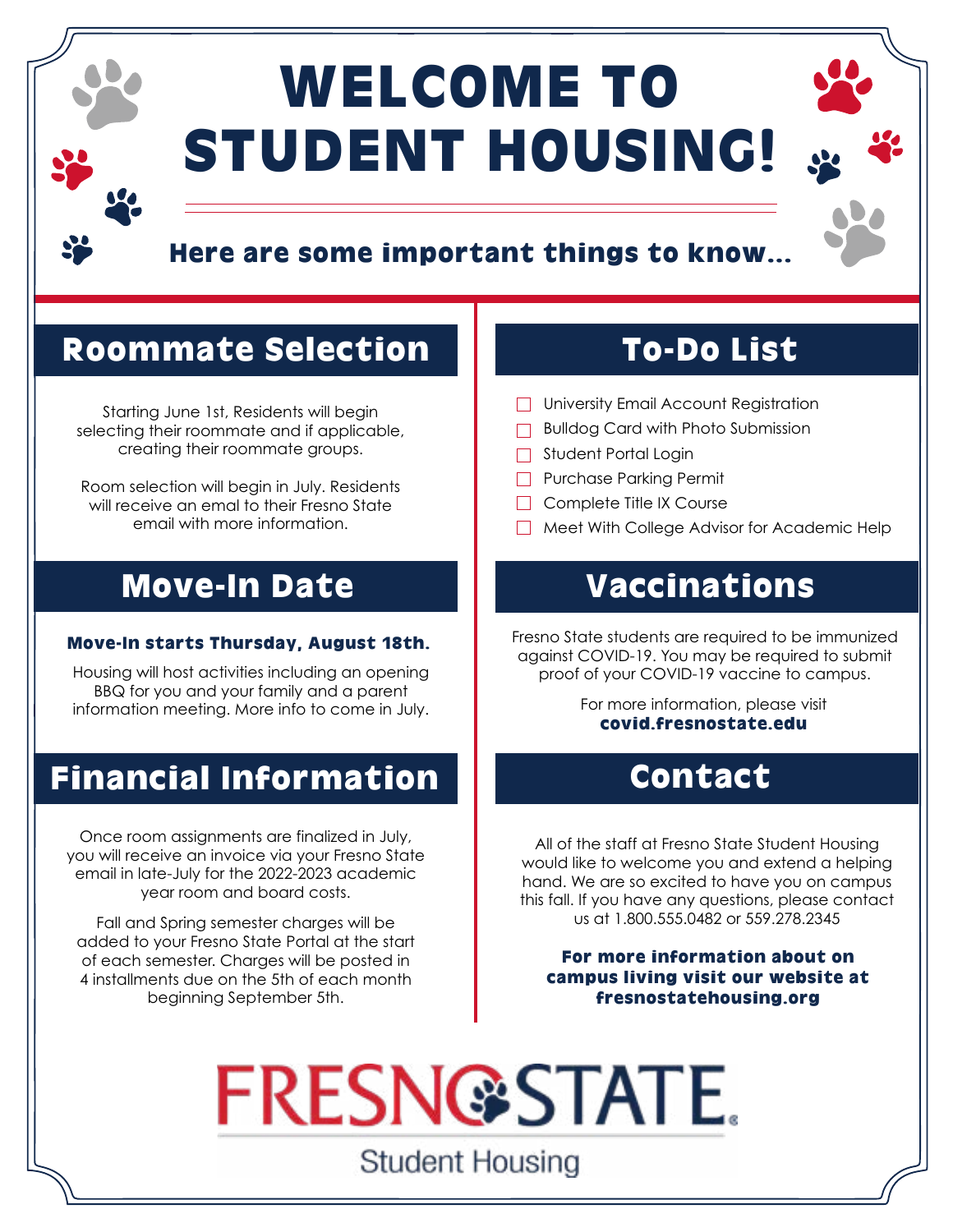# When You Move In

### Standard Features

### **Each room is fully furnished with the following:**

- Loft-Style Bed
- Twin Extra-Long Mattress
- Lighted Book Carrel
- Desk Chair
- Closet & Storage Space
- Two-Drawer File Cabinet
- Large Desk
- Wastebasket
- Overhead Room Light
- Smoke Dectector
- Microfridge *(Refridgerator/Freezer/Microwave)*
- Room Safe

### **Suitemates also share living room furniture including:**

- Bookcase
- Loveseat
- Chair
- Coffee Table

### Optional Items To Bring

- Bathroom Mat *(Suites Only)*
- Computer/Tablet
- Desk Supplies
- Plastic Utensils/Paper Plates & Cups
- Iron & Ironing Board
- Mirror
- Paper Towels/Cleaning Supplies/Air Freshener
- Pictures/Posters *(No more than 50% of the wall can be covered)*
- Rice Cooker
- TV/Gaming System
- Ticky-Tac Tape/Poster Putty
- Umbrella



### Recommended Essentials

- Anything to make your room feel like home.
- Alarm Clock or Radio
- Bedding *(Comforter, Sheets (Twin Extra Long))*
- Blankets
- Disinfecting Supplies
- Extension Cord/Surge Protector
- Face Coverings/Hand Sanitizer
- First Aid Kit
- Hangers
- Laundry Hamper
- Laundry Detergent & Dryer Sheets
- Shower Gear, Towels & Washcloths
- Renter's Insurance
- Sewing Kit



# What NOT To Bring

- Alchol or Alcohol Containers *(EXCEPTION: alcohol for 21 and older is permitted.)*
- **Amplified Musical Instruments**
- Candles, Incense/Plug-Ins, Heaters
- Controlled Substances Illegal Use or Possession  $\mathcal{C}^{\mathcal{A}}$
- Cooking Appliances *(Hot Plates, Toasters, Etc.)*  $\overline{\phantom{a}}$
- **Dartboards**
- $\mathcal{L}_{\mathcal{A}}$ Hookahs, E-Cigs, Vapes, Etc.
- Hoverboards  $\blacksquare$
- Motorized vehicles or gasoline-powered equipment to store or work on inside your room.
- Pets *(EXCEPTION: Aquatic Fish- Max. 5 Gallon Tank)*
- Weapons including, but not limited to: firearms, fireworks, ammunition, knives, paintball guns, pellet guns, airsoft guns, etc.
- 3D Printers